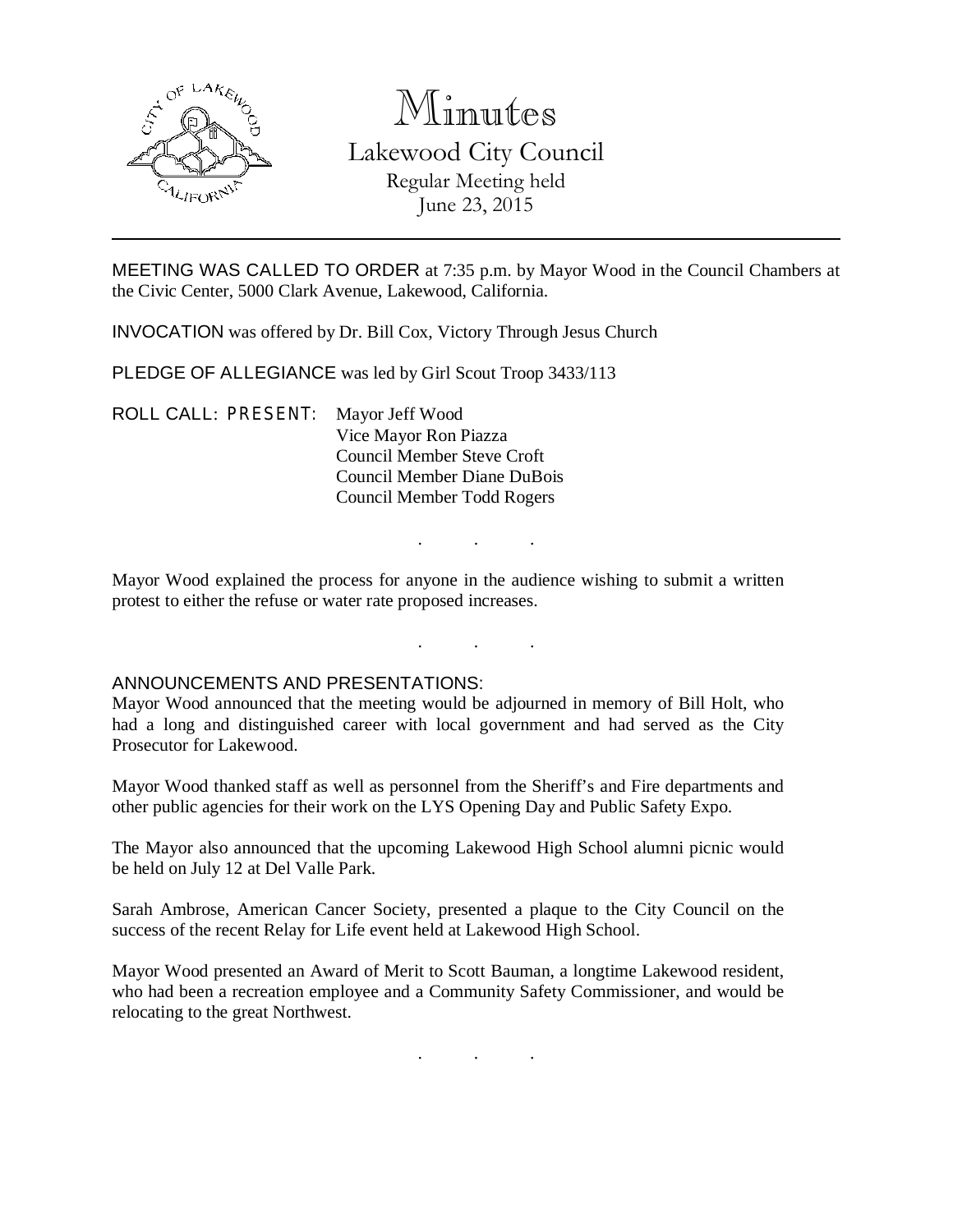#### ROUTINE ITEMS:

Council Member DuBois requested that Routine Item 1 be considered separately.

Council Member Rogers requested that Routine Item 12 be considered separately.

Mayor Wood stated that a request had been made to pull Routine Item 11. There being no objection, it was so ordered.

COUNCIL MEMBER DUBOIS MOVED AND VICE MAYOR PIAZZA SECONDED TO APPROVE ROUTINE ITEMS 2 THROUGH 10.

- RI-2 Approval of Personnel Transactions
- RI-3 Approval of Registers of Demands
- RI-4 Approval of Report of Monthly Investment Transactions
- RI-5 Approval of Mayfair Pool Heater Replacement
- RI-6 RESOLUTION NO. 2015-20; A RESOLUTION OF THE CITY COUNCIL OF THE CITY OF LAKEWOOD ESTABLISHING DISABLED PERSON DESIGNATED PARKING ON THE EAST SIDE OF FACULTY AVENUE WITHIN THE CITY OF LAKEWOOD

RESOLUTION NO. 2015-21; A RESOLUTION OF THE CITY COUNCIL OF THE CITY OF LAKEWOOD ESTABLISHING DISABLED PERSON DESIGNATED PARKING ON THE EAST SIDE OF WHITEWOOD AVENUE WITHIN THE CITY OF LAKEWOOD

- RI-7 Ratification of Amendment to Agreement for Legal and Training Services with Liebert Cassidy Whitmore
- RI-8 Acceptance of Notice of Completion for Public Works Project No. 13-5, West San Gabriel River Parkway Nature Trail and 2014/15 Park Projects, CS Legacy
- RI-9 Approval of Agreement for Cost Sharing for the Installation of Monitoring Equipment and Monitoring Pursuant to the Harbor Toxic Pollutants Total Maximum Daily Load (TMDL)
- RI-10 Adoption of 2014 Greater Los Angeles County Integrated Regional Water Management Plan

UPON ROLL CALL VOTE, THE MOTION WAS APPROVED:

AYES: COUNCIL MEMBERS: DuBois, Rogers, Piazza, Croft and Wood NAYS: COUNCIL MEMBERS: None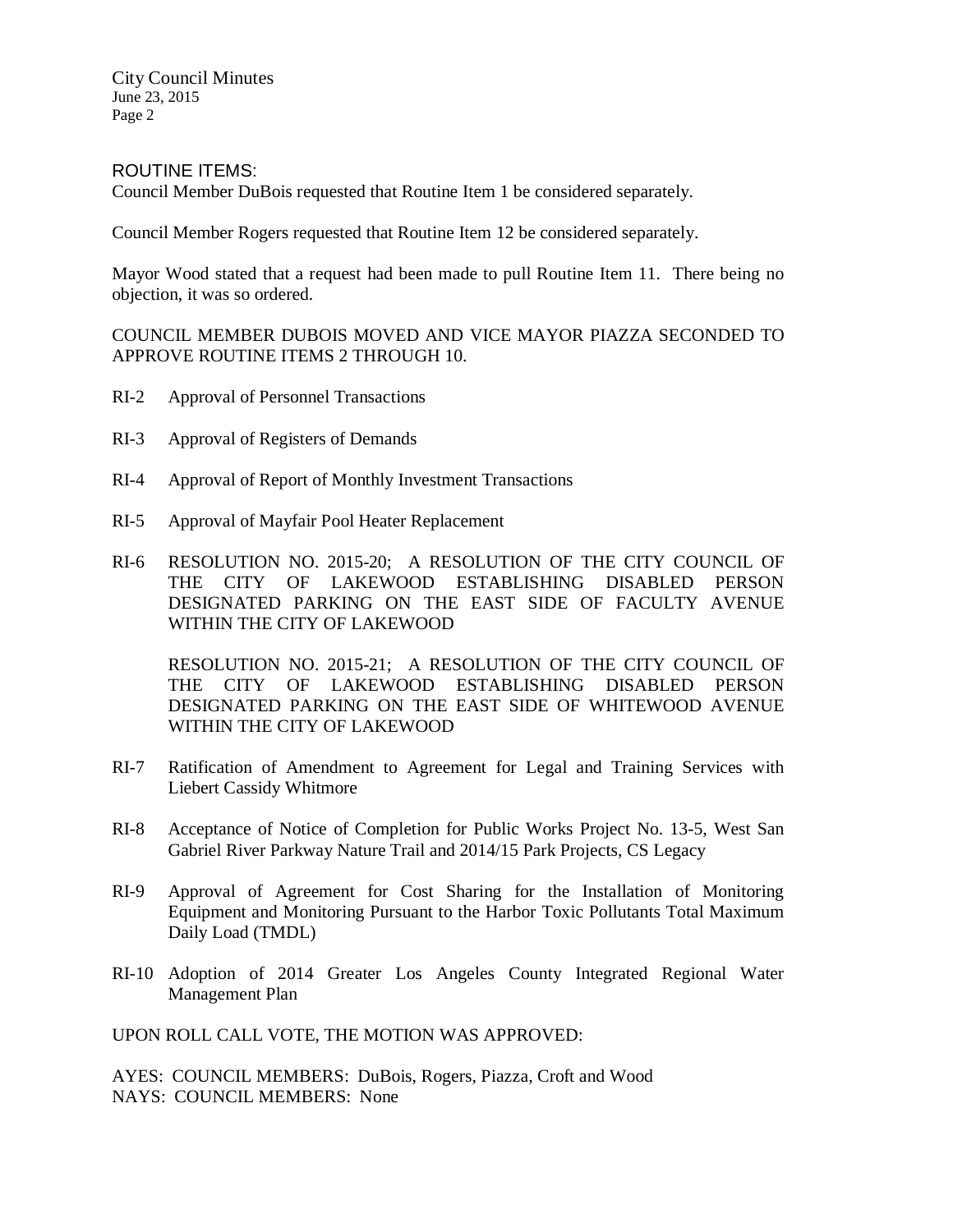#### ROUTINE ITEMS: Continued

RI-1 Approval of Minutes of the Meeting held June 9, 2015

COUNCIL MEMBER ROGERS MOVED AND COUNCIL MEMBER CROFT SECONDED TO APPROVE ROUTINE ITEM 1. UPON ROLL CALL VOTE, THE MOTION WAS APPROVED:

|                                         | AYES: COUNCIL MEMBERS: Rogers, Piazza, Croft and Wood |
|-----------------------------------------|-------------------------------------------------------|
| NAYS: COUNCIL MEMBERS: None             |                                                       |
| <b>ABSTAIN: COUNCIL MEMBERS: DuBois</b> |                                                       |

RI-12 Approval of Agreement with Macerich Lakewood LP for Law Enforcement Services at Lakewood Center Mall

Council Member Rogers commented that since the incident last August regarding Deputy Brandon Love, he felt that there had been issues with the perception of safety at the mall. He recalled having received assurances from the owners that the mall operators would be taking steps to make Lakewood shoppers feel more comfortable. He expressed concern that the proposed agreement represented a reduction in the amount of money committed for deputy services at the mall and that the Safety Center would be relocating from its current location. He reported that he would have no problem approving the item but that it was necessary that the City Council be fully informed to make sure that these changes would not have a material effect on the shopping experience at the mall.

COUNCIL MEMBER ROGERS MOVED AND COUNCIL MEMBER DUBOIS SECONDED TO APPROVE THE AGREEMENT WITH MACERICH LAKEWOOD LP, AUTHORIZE THE MAYOR TO SIGN THE AGREEMENT AND REQUEST THAT COUNCIL RECEIVE STAFF UPDATES ON SECURITY ENHANCEMENTS AS WELL AS QUARTERLY REPORTS ON STATISTICS ON CRIME AND CALLS FOR SERVICE AT LAKEWOOD MALL FROM AUGUST 2014 UNTIL JUNE 2016. UPON ROLL CALL VOTE, THE MOTION WAS APPROVED:

AYES: COUNCIL MEMBERS: DuBois, Rogers, Piazza, Croft and Wood NAYS: COUNCIL MEMBERS: None

1.1 • AMENDMENTS TO THE BUDGET FOR FISCAL YEARS 2014-15/2015-16

City Attorney Steve Skolnik explained that staff had requested that an item regarding the acquisition and funding of surplus helicopter and equipment be considered for approval. He explained the provisions of the Brown Act and stated that since the matter arose subsequent to the posting of the agenda and required immediate action by the City Council, it would be appropriate for the City Council to vote to add this item to the agenda.

. . .

COUNCIL MEMBER CROFT MOVED AND VICE MAYOR PIAZZA SECONDED TO ADD TO THE AGENDA ITEM 1.1.E.43, APPROVAL OF ACQUISITION AND FUNDING OF SURPLUS HELICOPTER AND EQUIPMENT.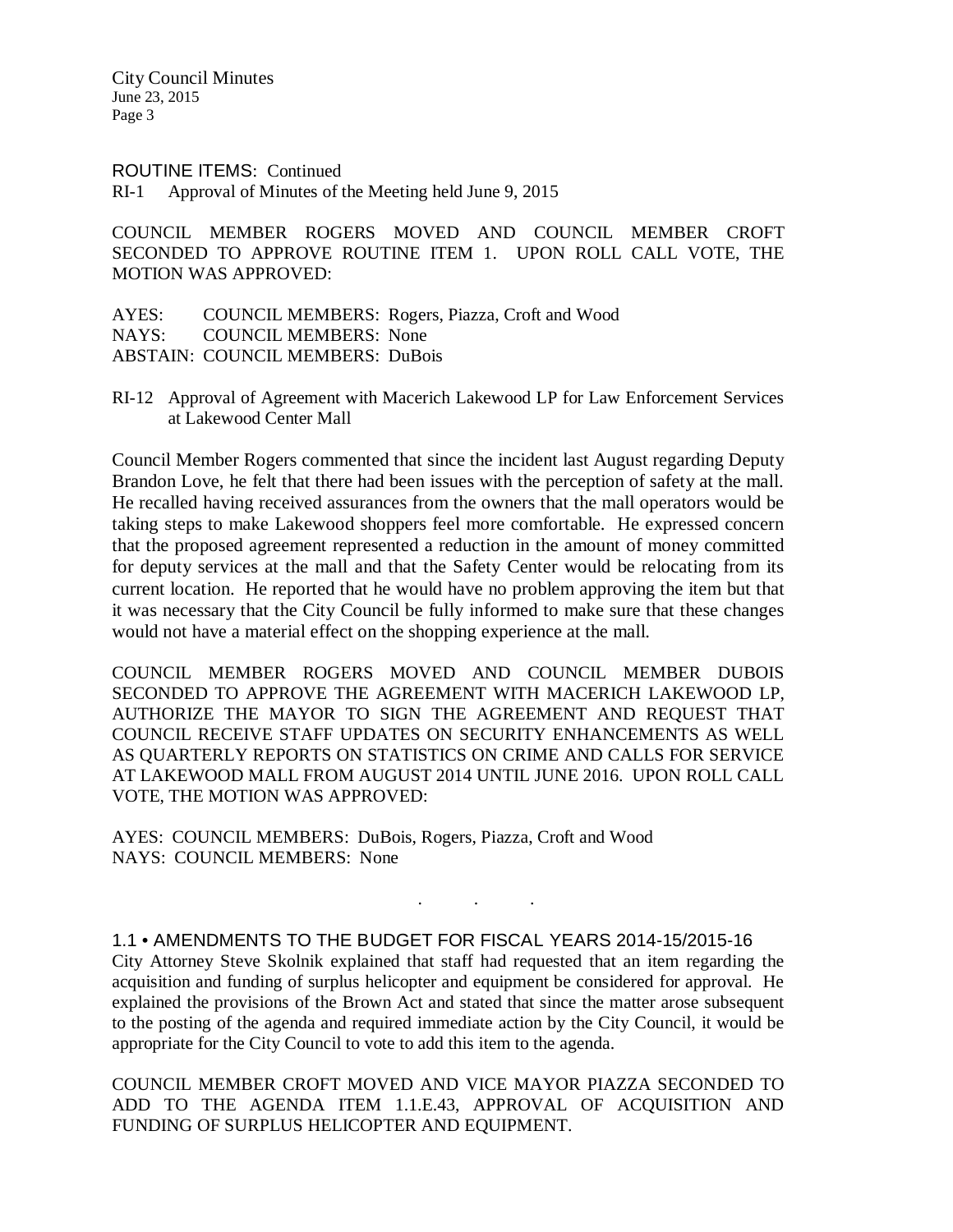# 1.1 • AMENDMENTS TO THE BUDGET FOR FY 2014-15/2015-16 - Continued UPON ROLL CALL VOTE, THE MOTION WAS APPROVED:

### AYES: COUNCIL MEMBERS: DuBois, Rogers, Piazza, Croft and Wood NAYS: COUNCIL MEMBERS: None

City Manager Howard Chambers displayed slides and reported that the City was currently entering the second year of its tenth two-year budget. He reviewed the current Economic Climate, including higher retail sales and property values and lower unemployment and deficit numbers and noted the impacts of legislative actions in Sacramento. He highlighted Revenues and Appropriations as well as the Focus Areas, which included Budget for sustainability; Keep Lakewood safe; Enhance parks and open space; Foster a sense of community; Support a caring community; Preserve neighborhood quality of life; Promote economic vitality; Highlight government transparency; Defend traditional right to contract; and Protect the environment. He also discussed the budget impacts of State and Federal regulations related to the drought as well as to capital improvement projects.

Steve Skolnik, City Attorney, stated that 1.1.b was his annual memo to the City Council which explained the actions necessary to implement the budget. He advised that all of the budget documents could be considered at the same public hearing and adopted by a single roll call vote, however, since written protests had been received regarding items 1.1.e.34 & 35, each would be considered as separate public hearing items.

# 1.1.e.34 – Adjusting Residential Refuse Rates

Administrative Services Director Diane Perkin gave a brief presentation based on the memo in the agenda and stated that the proposed increase to residential refuse rates was directly related to increases in tipping fees and fuel costs. She noted that due to the time required for noticing the increase, the initial fee increase of two percent had been estimated, and the actual increase would be less, at 0.62 percent. Ms. Perkin added that the new residential refuse rate would be effective and reflected on billings for refuse collection usage on July 1st.

Mayor Wood opened the public hearing at 8:23 p.m. and called for anyone in the audience wishing to address the City Council on this matter.

E. Zimmer, Lakewood, stated that she had submitted the written protests and expressed her opposition to the rate increases.

The City Attorney stated that there had been a total of 235 written protests received regarding the rate increase for refuse collection. Mr. Skolnik reported that with over 22,000 residential refuse accounts, the protests did not meet the threshold and the proposed rate adjustment could go forward.

RESOLUTION NO. 2015-33; A RESOLUTION OF THE CITY COUNCIL OF THE CITY OF LAKEWOOD TO ESTABLISH RESIDENTIAL REFUSE RATES FOR FISCAL YEAR 2015-2016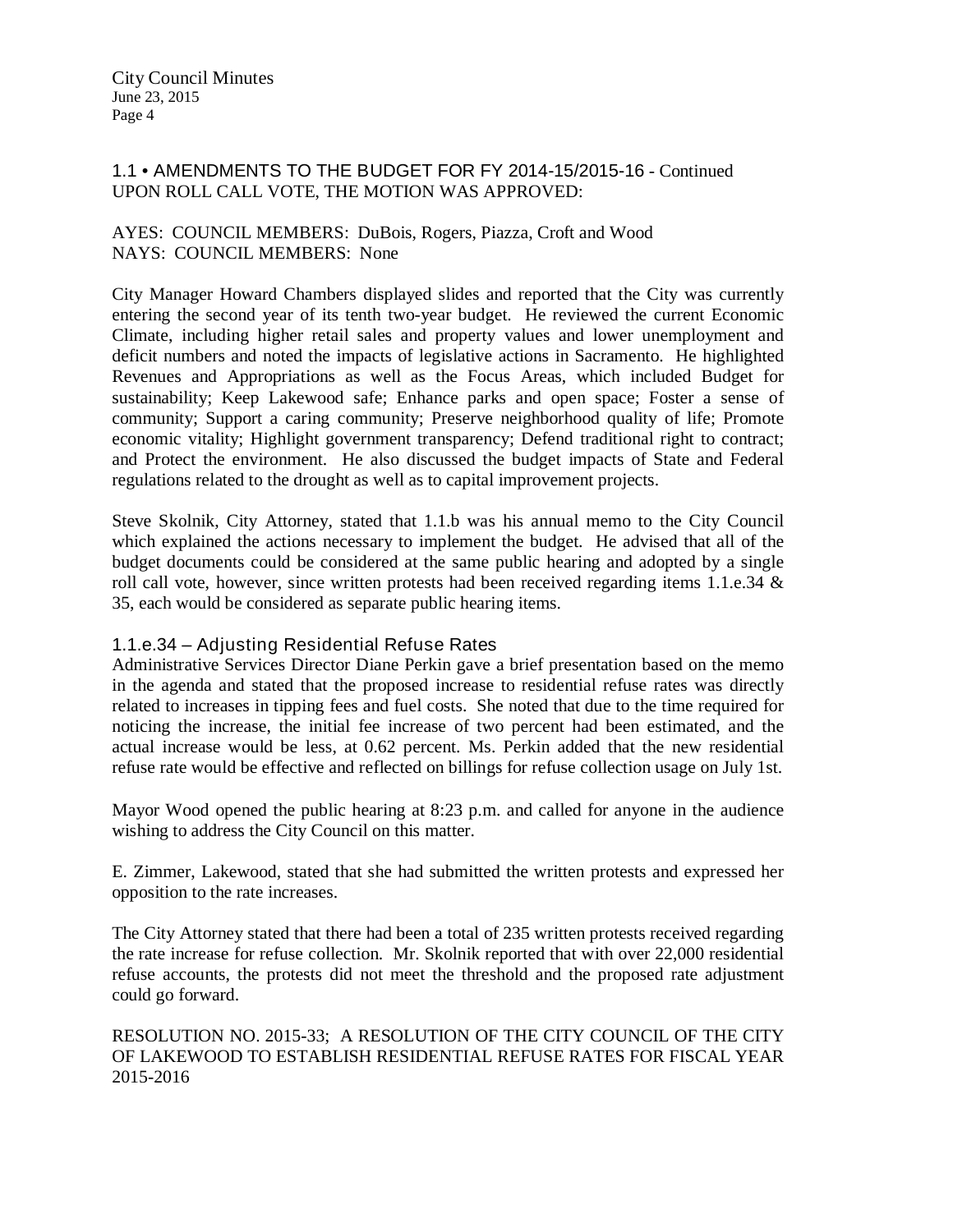1.1 • AMENDMENTS TO THE BUDGET FOR FY 2014-15/2015-16 1.1.e.34 – Adjusting Residential Refuse Rates - Continued VICE MAYOR PIAZZA MOVED AND COUNCIL MEMBER CROFT SECONDED TO ADOPT RESOLUTION 2015-33. UPON ROLL CALL VOTE, THE MOTION WAS APPROVED:

AYES: COUNCIL MEMBERS: DuBois, Rogers, Piazza, Croft and Wood NAYS: COUNCIL MEMBERS: None

# 1.1.e.35 – Pertaining to Water Rates and Charges

The Director of Administrative Services gave a presentation based on the memo in the agenda and stated that many factors were considered in determining the proposed water rates such as increases in operating costs, electrical energy and water replenishment costs and over \$35 million in capital improvements required over the next five years. The proposed water consumption rate increase raised the typical residential monthly bill by \$6.38. She concluded by stating that it was recommended that the City Council hold a public hearing and adopt the proposed resolution.

Council Member Rogers expressed concern at the negative impact of residents being charged a higher rate for their water conservation efforts.

Council Member Croft maintained that the City had a history of managing its water well by investing in infrastructure and making prudent decisions to maintain the quality of life.

Mayor Wood opened the public hearing at 8:39 p.m. and called for anyone in the audience wishing to address the City Council on this matter. There was no response.

The City Attorney stated that there had been a total of 235 written protests received regarding the rate increase for water. Mr. Skolnik reported that with over 19,600 water service accounts, the protests were well below the threshold and the proposed rate adjustment could go forward.

RESOLUTION NO. 2015-34; A RESOLUTION OF THE CITY COUNCIL OF THE CITY OF LAKEWOOD AMENDING THE "NORMAL QUANTITATIVE RATE" CONTAINED IN SECTION 10 OF THE CITY'S "WATER SERVICE PROCEDURE MANUAL," AND AMENDING THE RECLAIMED WATER RATE

VICE MAYOR PIAZZA MOVED AND COUNCIL MEMBER DUBOIS SECONDED TO ADOPT RESOLUTION NO. 2015-34. UPON ROLL CALL VOTE, THE MOTION WAS APPROVED:

AYES: COUNCIL MEMBERS: DuBois, Rogers, Piazza, Croft and Wood NAYS: COUNCIL MEMBERS: None

The City Attorney stated an additional public hearing needed to be held on the remainder of the budget items: 1.1.c, 1.1.d, 1.1.e, 1.1.e.1 through 33 and 1.1.e.36 through 43.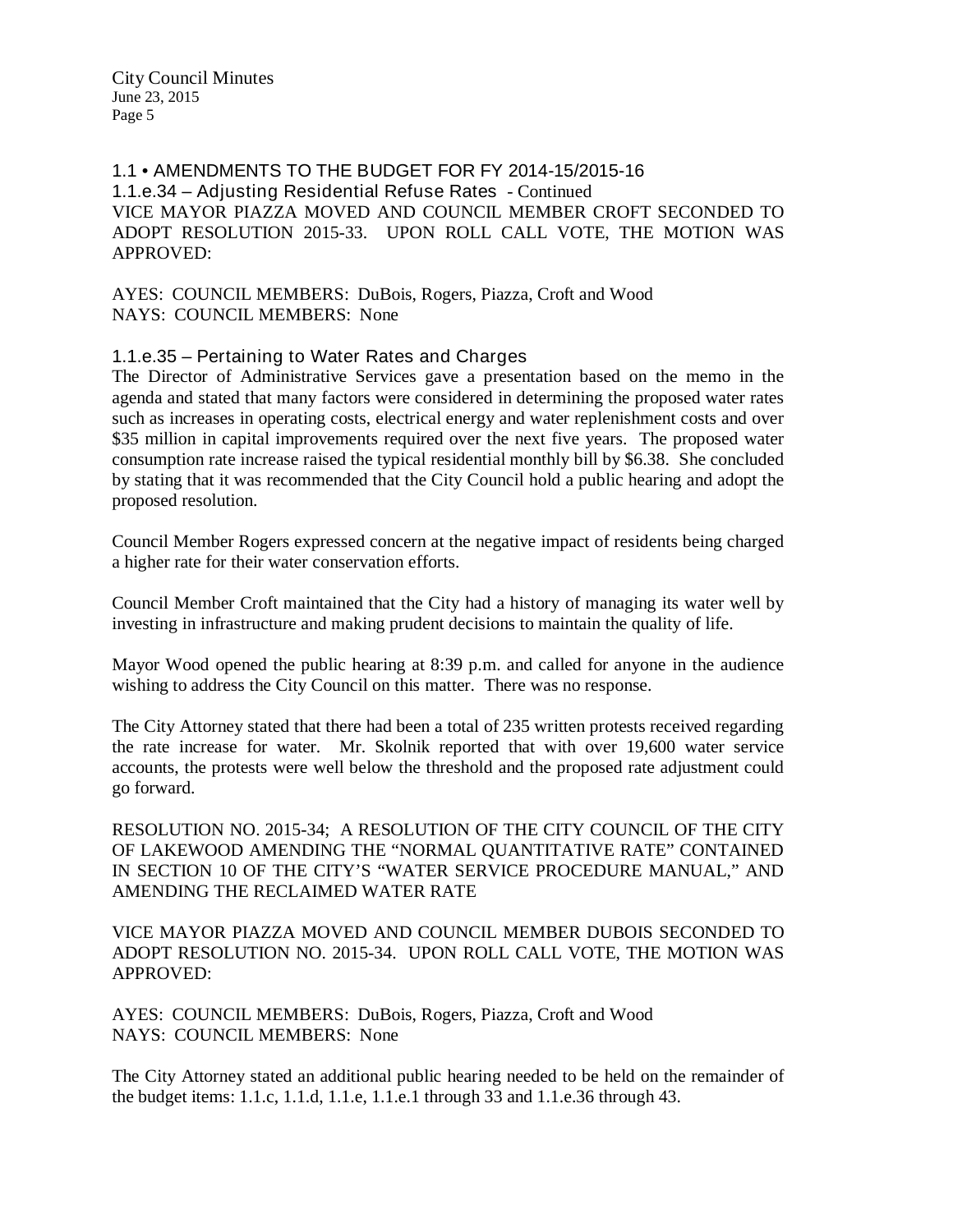1.1 • AMENDMENTS TO THE BUDGET FOR FY 2014-15/2015-16 - Continued c. RESOLUTION NO. 2015-22; A RESOLUTION OF THE CITY COUNCIL OF THE CITY OF LAKEWOOD AMENDING THE BUDGET FOR FISCAL YEAR 2014-2015, AND AUTHORIZING THE APPROPRIATION OF RESERVE FUNDS INTO APPROPRIATE FUNDS AS OF JUNE 30, 2015

d. RESOLUTION NO. 2015-23; A RESOLUTION OF THE CITY COUNCIL OF THE CITY OF LAKEWOOD DETERMINING THE TOTAL ANNUAL APPROPRIATION SUBJECT TO LIMITATION OF THE CITY OF LAKEWOOD FOR THE FISCAL YEAR 2015-2016

e. RESOLUTION NO. 2015-24; A RESOLUTION OF THE CITY COUNCIL OF THE CITY OF LAKEWOOD ADOPTING THE BUDGET AND APPROPRIATING REVENUE FOR THE FISCAL YEAR 2015-16

1) RESOLUTION NO. 2015-25; A RESOLUTION OF THE CITY COUNCIL OF THE CITY OF LAKEWOOD AUTHORIZING THE DIRECTOR OF ADMINISTRATIVE SERVICES TO CERTIFY TO CITY LIGHT AND POWER LAKEWOOD, INC., THAT BASIC FEE PAYMENTS HAVE BEEN INCLUDED IN THE BUDGET

RESOLUTION NO. 2015-26; A RESOLUTION OF THE CITY COUNCIL OF THE CITY OF LAKEWOOD AUTHORIZING THE DIRECTOR OF ADMINISTRATIVE SERVICES TO CERTIFY TO CITY LIGHT AND POWER LAKEWOOD, INC., THAT BASIC FEE PAYMENTS HAVE BEEN INCLUDED IN THE BUDGET

2) RESOLUTION NO. 2015-27; A RESOLUTION OF THE CITY COUNCIL OF THE CITY OF LAKEWOOD REPEALING RESOLUTION NO. 2014-28 PERTAINING TO HOURLY-RATED PART-TIME EMPLOYEES AND ENACTING A PERSONNEL RESOLUTION ESTABLISHING THE COMPENSATION, RULES AND REGULATIONS PERTAINING TO HOURLY-RATED PART-TIME EMPLOYEES

3) RESOLUTION NO. 2015-28; A RESOLUTION OF THE CITY COUNCIL OF THE CITY OF LAKEWOOD AMENDING AND RENEWING A COMMUNITY RECREATION PROGRAM AGREEMENT WITH THE ABC UNIFIED SCHOOL DISTRICT

4) RESOLUTION NO. 2015-29; A RESOLUTION OF THE CITY COUNCIL OF THE CITY OF LAKEWOOD RENEWING AN AGREEMENT BETWEEN THE CITY OF LAKEWOOD AND COMMUNITY FAMILY GUIDANCE CENTER PROVIDING COUNSELING SERVICES FOR FAMILIES AND JUVENILE RESIDENTS OF THE CITY OF LAKEWOOD FOR THE FISCAL YEAR 2015-2016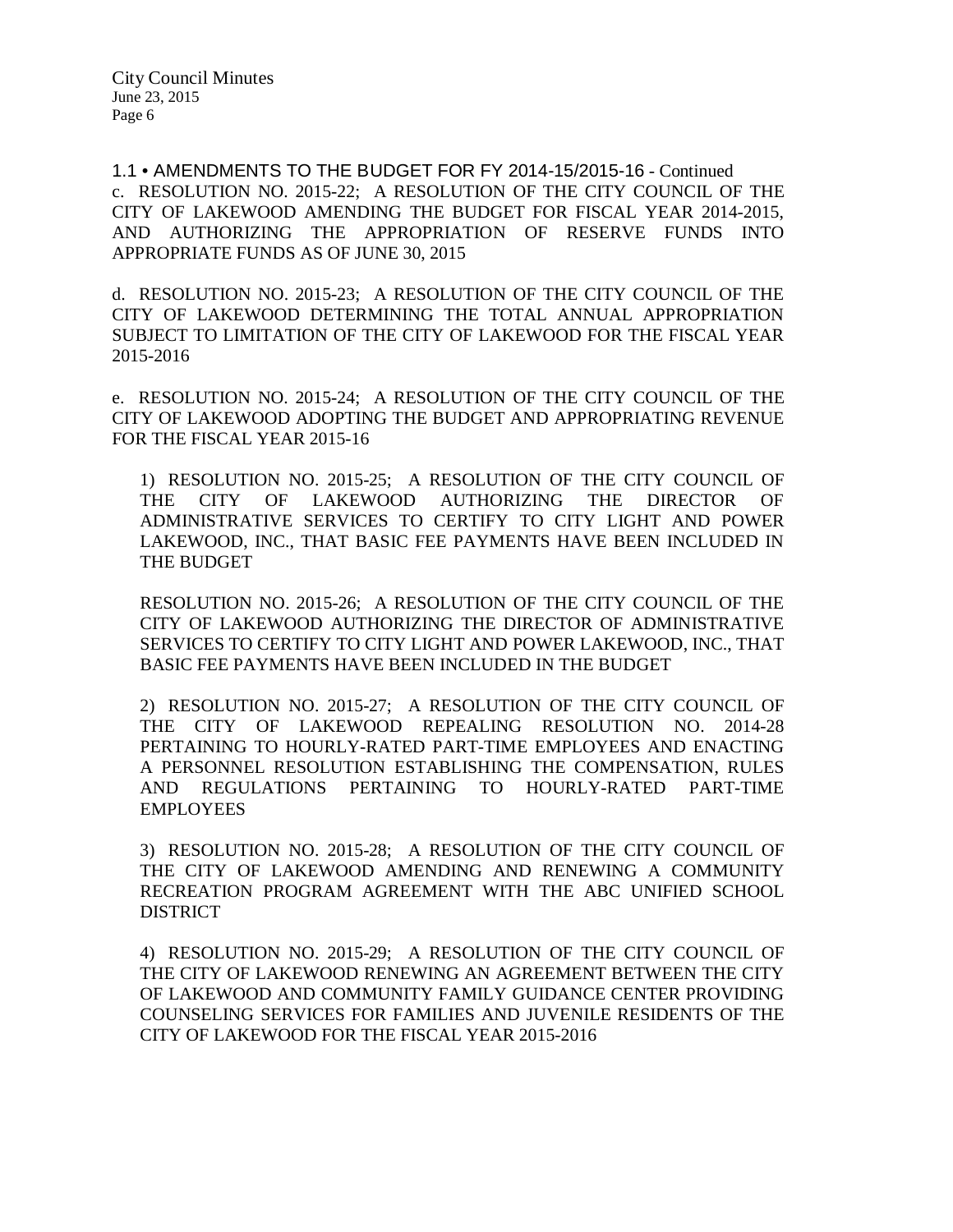### 1.1 • AMENDMENTS TO THE BUDGET FOR FY 2014-15/2015-16 - Continued 5) RESOLUTION NO. 2015-30; A RESOLUTION OF THE CITY COUNCIL OF THE CITY OF LAKEWOOD RENEWING THE AGREEMENT BETWEEN THE CITY OF LAKEWOOD AND THE HUMAN SERVICES ASSOCIATION (HSA) TO PROVIDE SERVICES FOR SENIOR ADULT RESIDENTS OF THE CITY OF LAKEWOOD FOR THE FISCAL YEAR 2015-2016

6) RESOLUTION NO. 2015-31; A RESOLUTION OF THE CITY COUNCIL OF THE CITY OF LAKEWOOD RENEWING AN AGREEMENT BETWEEN THE CITY OF LAKEWOOD AND LAKEWOOD MEALS ON WHEELS FOR THE FISCAL YEAR 2015-2016

7) RESOLUTION NO. 2015-32; A RESOLUTION OF THE CITY COUNCIL OF THE CITY OF LAKEWOOD RENEWING AN AGREEMENT BETWEEN THE CITY OF LAKEWOOD AND THE PATHWAYS VOLUNTEER HOSPICE, INC. PROVIDING SERVICES FOR TERMINALLY ILL RESIDENTS OF THE CITY OF LAKEWOOD FOR THE FISCAL YEAR 2015-2016

8) Amendment to Agreement with Merchants Building Maintenance for Custodial Services

- 9) Agreement for Charter Bus Services with Pacific Coachways
- 10) License Agreement with Southern California Edison for Use of Candleverde Park
- 11) Agreement with Trend Offset Printing for Catalog Publications

12) Agreements with TruGreen LandCare for Median Landscape Maintenance and Mowing Services

13) Agreement with Abilita LA for Telecommunications Services

- 14) Extension of Agreement for Engineering Services with Associated Soils Engineering
- 15) Extension of Agreement for Hardscape Maintenance with CJ Construction
- 16) Authorize Purchase Order with CR&R, Inc. for Street Sweeping Debris Recycling
- 17) Agreement with Dekra-Lite for Centre Decor

18) Extension of Agreement for Electrical Contracting Services with Fineline Electric

19) Extension of Agreement for Elevator Maintenance and Repair Services with Liftech Elevator Services

20) Extension of Agreement for Transportation Planning and Engineering Services Agreement with LSA Associates, Inc.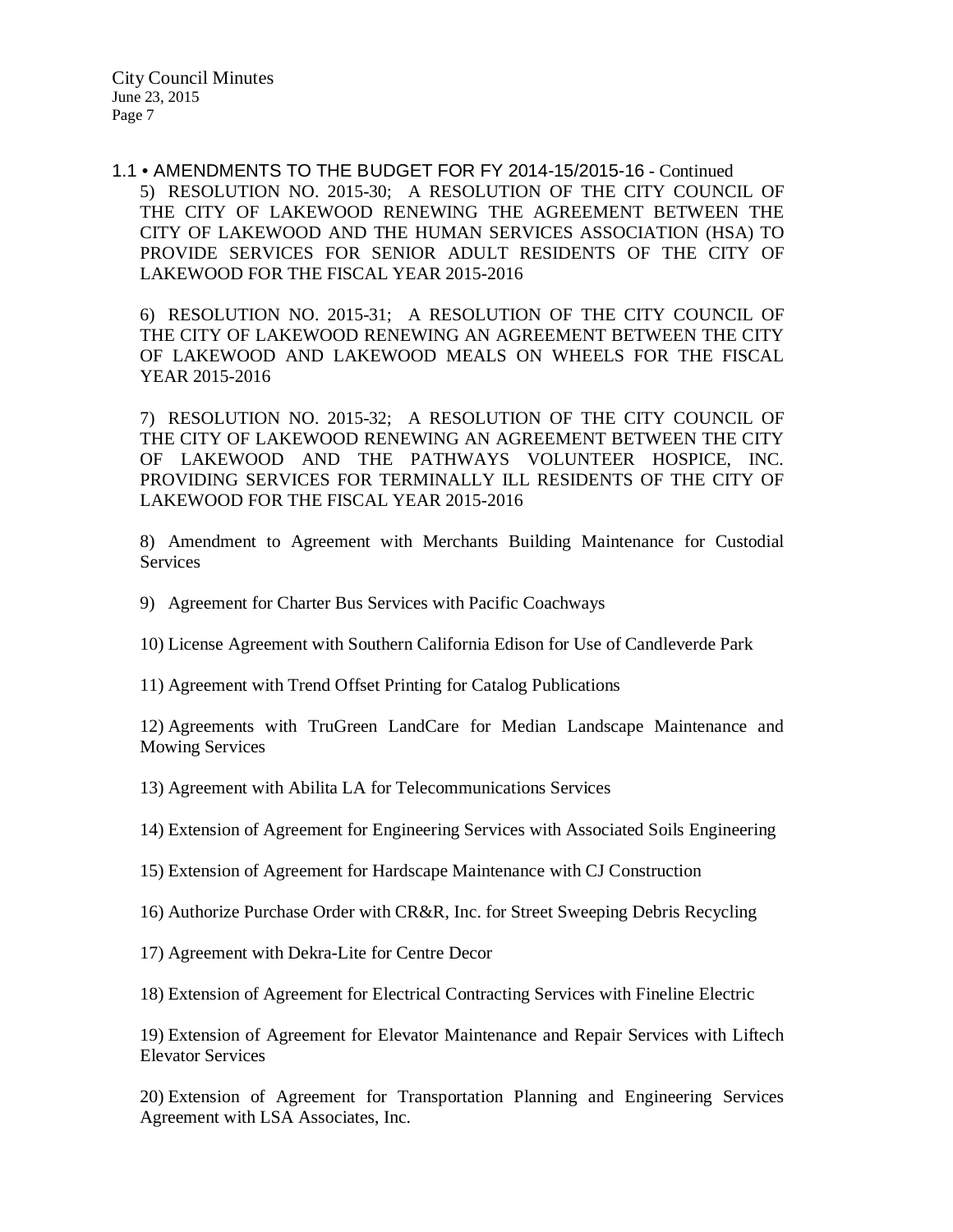1.1 • AMENDMENTS TO THE BUDGET FOR FY 2014-15/2015-16 - Continued 21) Amendment to Agreement for On Call Architectural Services with Meyer & Associates

22) Extension of Agreement for Engineering and Traffic Survey Services with Newport Traffic Studies

23) Amendment to Agreement for Engineering Services with Reedcorp Engineering

24) Extension of Agreement for Environmental Services with S.C.S. Consultants

25) Amendment to Agreement for Animal Control Services with SEAACA

26) Extension of Agreement for Street Banner Marketing Program with Sierra Installations, Inc.

27) Extension of Agreement for HVAC Preventative Maintenance Services with Velocity Air Engineering

28) Amendment to Agreement for Tree Maintenance with West Coast Arborists

29) Amendment to Agreement for Engineering Services with Willdan

30) Agreement with Western Printing and Graphics for Preparation of City Informational Periodicals

31) Extension of Reimbursement Agreement for Long Beach Transit Fixed Route and Dial-A-Lift Services

32) Renewal of Agreement with Fair Housing Consulting Services

33) Agreement for the Fix Up/Paint Up Program

36) Amendment to Agreement for Refuse Collection with EDCO Waste Services

37) Prefunding of PARS Retirement Plan

38) Renewal of Agreement for Information Technology Support with BreaIT

39) Renewal of Agreement with Infosend, Inc. for Printing, Mailing and Online Bill Pay **Services** 

- 40) Agreement with Pun Group LLC for Audit Services
- 41) Agreement for Provision of City Attorney Services
- 42) Amendment to the Agreement with the City Manager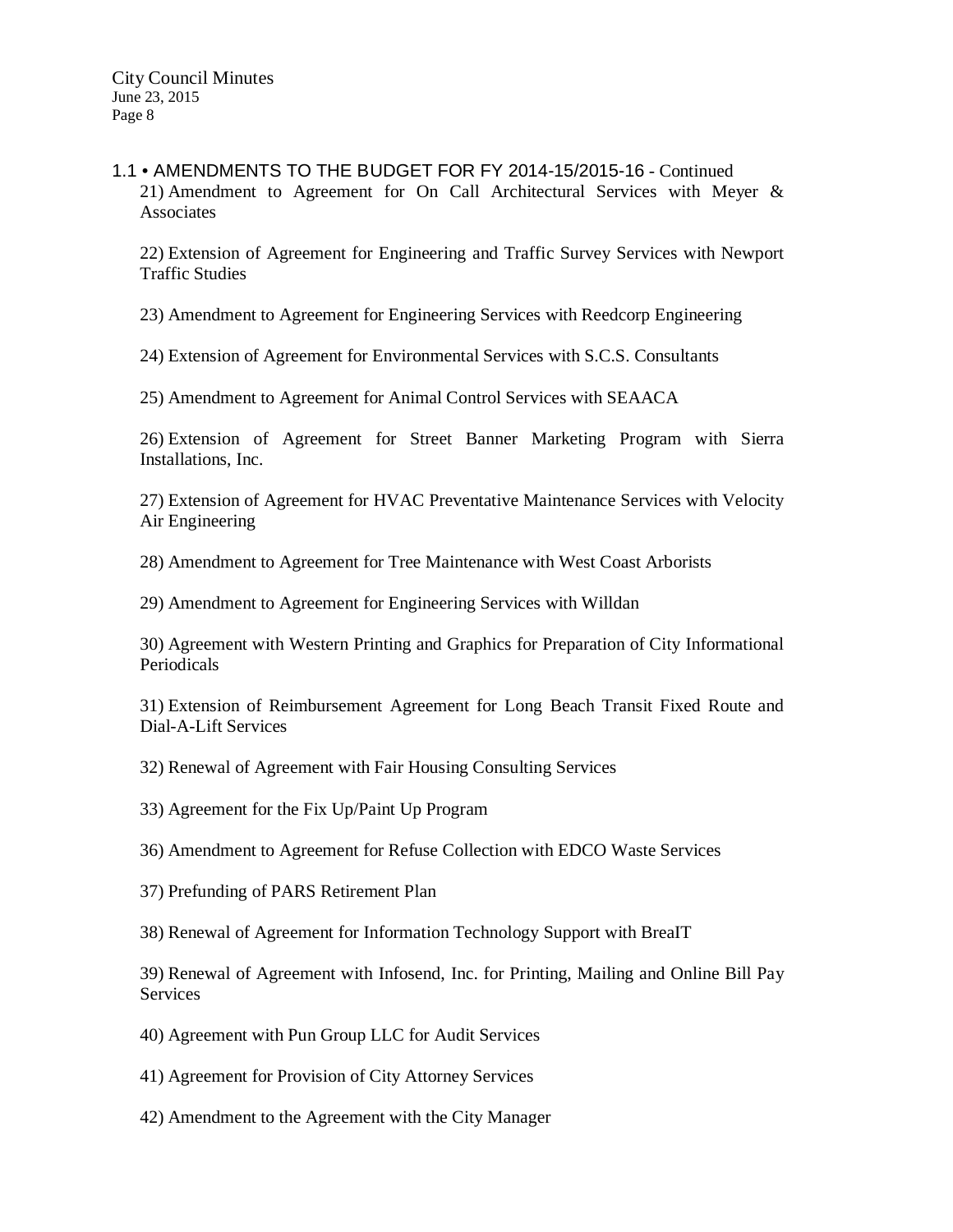# 1.1 • AMENDMENTS TO THE BUDGET FOR FY 2014-15/2015-16 - Continued 43) Acquisition and Funding of Surplus Helicopter and Equipment

Mayor Wood opened the public hearing at 8:41 p.m. and called for anyone in the audience wishing to address the City Council on this matter. There was no response.

VICE MAYOR PIAZZA MOVED AND COUNCIL MEMBER CROFT SECONDED TO APPROVE ITEMS 1.1.C, D AND E, E.1 THROUGH E.33 AND E.36 THROUGH E.43. UPON ROLL CALL VOTE, THE MOTION WAS APPROVED:

AYES: COUNCIL MEMBERS: DuBois, Rogers, Piazza, Croft and Wood NAYS: COUNCIL MEMBERS: None

# 1.2 • AWARD OF BID FOR PURCHASING BID 01-15, VARIOUS IRRIGATION MATERIALS

. . .

The Director of Administrative Services gave a report based on the memo in the agenda stating that bid packages had been distributed soliciting bids for various irrigation materials and that two sealed bids had been received. It was the recommendation of staff that the City Council hold a public hearing and authorize the purchase of irrigation materials from Hydro-Scape in the amount of \$23,510.21.

Mayor Wood opened the public hearing at 8:43 p.m. and called for anyone in the audience wishing to address the City Council on this matter. There was no response.

COUNCIL MEMBER CROFT MOVED AND COUNCIL MEMBER DUBOIS SECONDED TO APPROVE STAFF'S RECOMMENDATION. UPON ROLL CALL VOTE, THE MOTION WAS APPROVED:

AYES: COUNCIL MEMBERS: DuBois, Rogers, Piazza, Croft and Wood NAYS: COUNCIL MEMBERS: None

#### 3.1 • PREVIEW OF 2015 CIVIC CENTER BLOCK PARTY

Lisa Litzinger, Director of Recreation and Community Services, displayed slides and made a presentation based on the memo in the agenda. She reported that the City's annual Civic Center Block Party would be held on June 27th. Highlights of the event included a Family Fun Zone; "A Taste of Lakewood" specialty food event; live entertainment by pop band, "The Zippers"; a Beverage Garden; "Shop Lakewood" promotion; and concluded with a fireworks show. She concluded by stating that the Block Party was one of the City's most popular special events.

. . .

. . .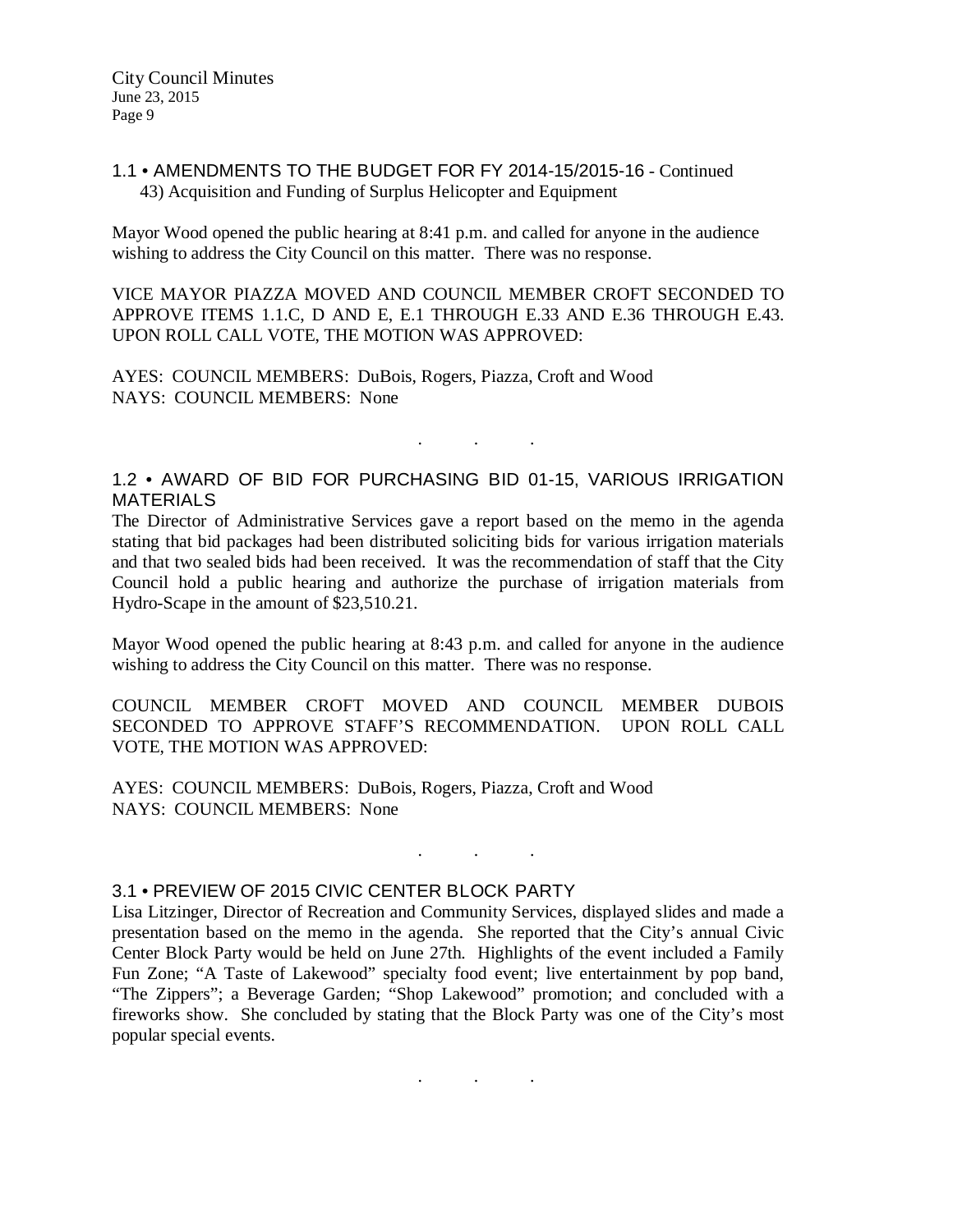3.2 • DECLARING JULY AS "PARKS MAKE LIFE BETTER<sup>SM</sup>" MONTH

The Recreation and Community Services Director displayed slides and made a presentation regarding Parks and Recreation month. She reviewed the "Parks Make Life Better<sup>SM</sup>!" campaign which emphasized that parks and recreation programs enriched lives and added value to the community's homes and neighborhoods. She concluded by recommending the City Council adopt the proposed resolution declaring July as "Parks Make Life Better" and Parks and Recreation Month in the City of Lakewood.

RESOLUTION 2015-35; A RESOLUTION OF THE CITY COUNCIL OF THE CITY OF LAKEWOOD DECLARING JULY AS PARKS MAKE LIFE BETTER!® MONTH

COUNCIL MEMBER DUBOIS MOVED AND COUNCIL MEMBER ROGERS SECONDED TO ADOPT RESOLUTION NO. 2015-35. UPON ROLL CALL VOTE, THE MOTION WAS APPROVED:

AYES: COUNCIL MEMBERS: DuBois, Rogers, Piazza, Croft and Wood NAYS: COUNCIL MEMBERS: None

3.3 • AMENDMENTS FOR IMPLEMENTATION AGREEMENTS FOR THE LOWER LOS ANGELES RIVER, THE LOS CERRITOS CHANNEL AND LOWER SAN GABRIEL RIVER WATERSHEDS

. . .

Lisa Rapp, Director of Public Works displayed slides and made a presentation based on the report in the agenda packet. She provided a brief history and timeline regarding the Watershed Management Program noting the City had been situated in three separate drainage watersheds. The implementation of the Watershed Management Program and Coordinated Integrated Monitoring Program for the Lower Los Angeles River, the Los Cerritos Channel and the Lower San Gabriel River watershed would be multi-city efforts and that participating cities were assessed costs based on formulas as detailed in the respective amendments to the Memorandum of Understanding. The annual contribution for the amendments would vary depending on the required monitoring and special studies needed to comply with the Municipal Separate Storm Sewer System Permit. The City's annual contribution for all three watersheds had been estimated at \$170,433 with funds included in the fiscal year 2015-2016 budget. She concluded by stating that staff recommended that the City Council approve Amendment No. 1 to the Memorandum of Understanding with the Gateway Water Management Authority for the implementation of the Watershed Management Program and Coordinated Integrated Monitoring Program for each of the Watershed Committees of the Lower Los Angeles River – Reach 1, the Los Cerritos Channel and the Lower San Gabriel River.

Richard Watson, lead consultant for the Los Cerritos Channel Watershed Management Program, identified the locations of existing and future principal monitoring stations and stated that they were designed to help track the source of pollutants.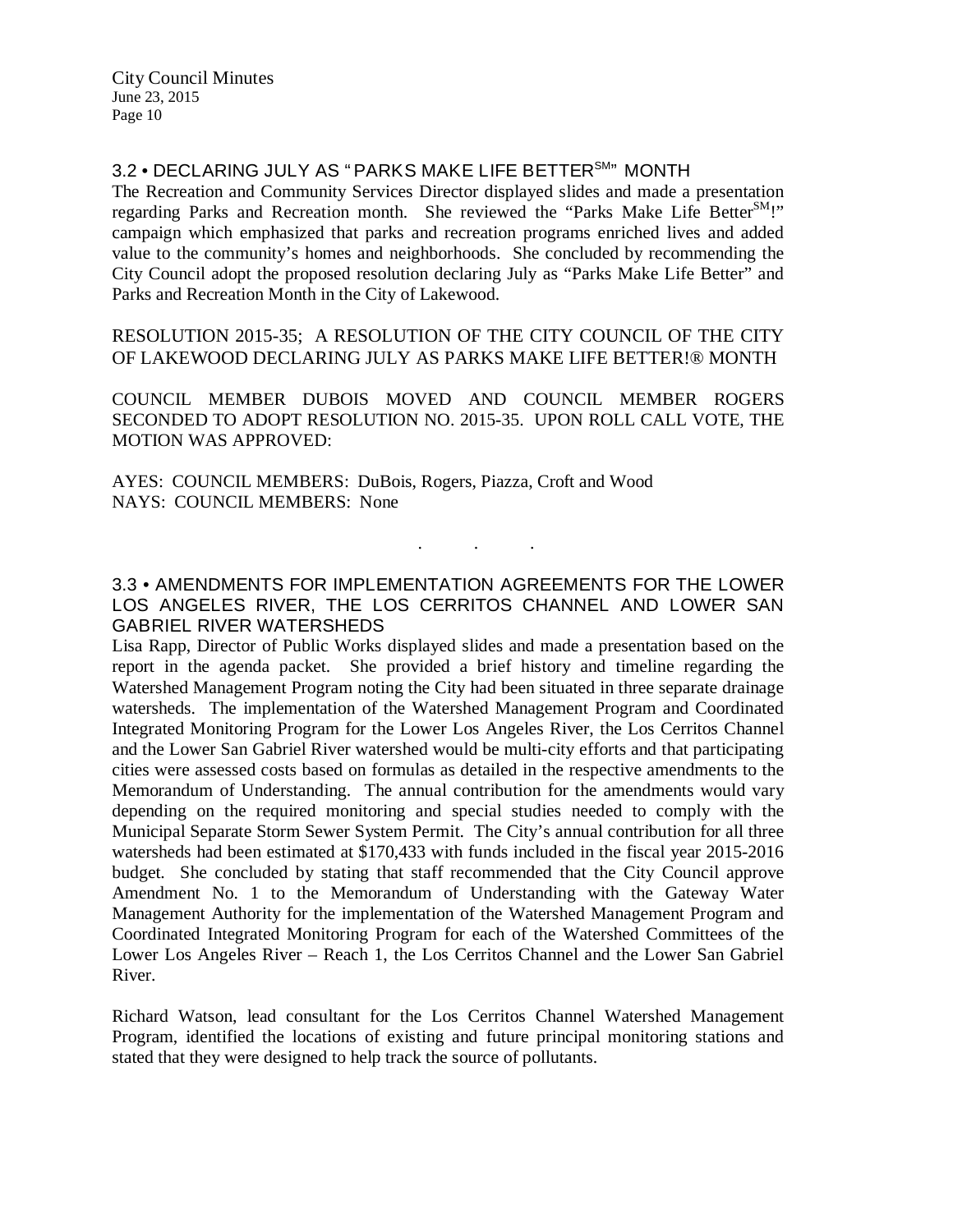3.3 • AMENDMENTS FOR IMPLEMENTATION AGREEMENTS FOR THE LOWER LOS ANGELES RIVER, THE LOS CERRITOS CHANNEL AND LOWER SAN GABRIEL RIVER WATERSHEDS - Continued

COUNCIL MEMBER ROGERS MOVED AND COUNCIL MEMBER DUBOIS SECONDED TO APPROVE THE GATEWAY WATER MANAGEMENT AUTHORITY FOR THE IMPLEMENTATION OF THE WATERSHED MANAGEMENT PROGRAM AND COORDINATED INTEGRATED MONITORING PROGRAM AMENDMENTS NO. 1 FOR EACH OF THE MEMORANDUMS OF UNDERSTANDING WITH THE LOWER LOS ANGELES RIVER – REACH 1 WATERSHED COMMITTEE, THE LOS CERRITOS CHANNEL WATERSHED COMMITTEE AND THE LOWER SAN GABRIEL RIVER WATERSHED COMMITTEE. UPON ROLL CALL VOTE, THE MOTION WAS APPROVED:

AYES: COUNCIL MEMBERS: DuBois, Rogers, Piazza, Croft and Wood NAYS: COUNCIL MEMBERS: None

### 3.4 • APPROVAL OF COOPERATIVE IMPLEMENTATION AGREEMENT WITH CALTRANS FOR STORMWATER PROJECT

. . .

The Public Works Director displayed slides and made a presentation based on the report in the agenda packet and stated that the City had been working with other cities to develop a Watershed Management Program (WMP) to set forth programs and projects to help the cities achieve compliance with the Municipal Separate Storm Sewer System permit. Caltrans had offered to partner with the City by providing a grant of full funding for a project. The WMP identified a potential project in Mayfair Park adjacent to the Clark Channel which would divert water into a pretreatment facility. As an alternative project, a similar design would be considered for the Del Amo Channel at Bolivar Park, which would have the added benefit of reducing the use of potable water for irrigation. The projects would meet Caltrans criteria, and make a positive impact on water quality within the watershed. Ms. Rapp reported that staff had been working closely with Caltrans staff, the watershed consultant, Richard Watson and Associates, and the City Attorney to develop acceptable language in the Cooperative Implementation Agreement. There would be a time limit on the funds; the funds obligated before June 30, 2015 must be spent within two years, and the funds obligated in the subsequent year would have one additional year. She concluded by stating that staff recommended that the City Council approve a Cooperative Implementation Agreement with Caltrans for a Stormwater and Urban Runoff Infiltration Project and authorize the Mayor to sign the agreement in a form approved by the City Attorney.

Ms. Rapp confirmed for Council Member DuBois that information had been prepared for both opportunities at Mayfair and Bolivar parks.

Responding to Vice Mayor Piazza's inquiry regarding the timeline, Mr. Watson stated that there were two sets of overlapping periods and that deadlines were being negotiated.